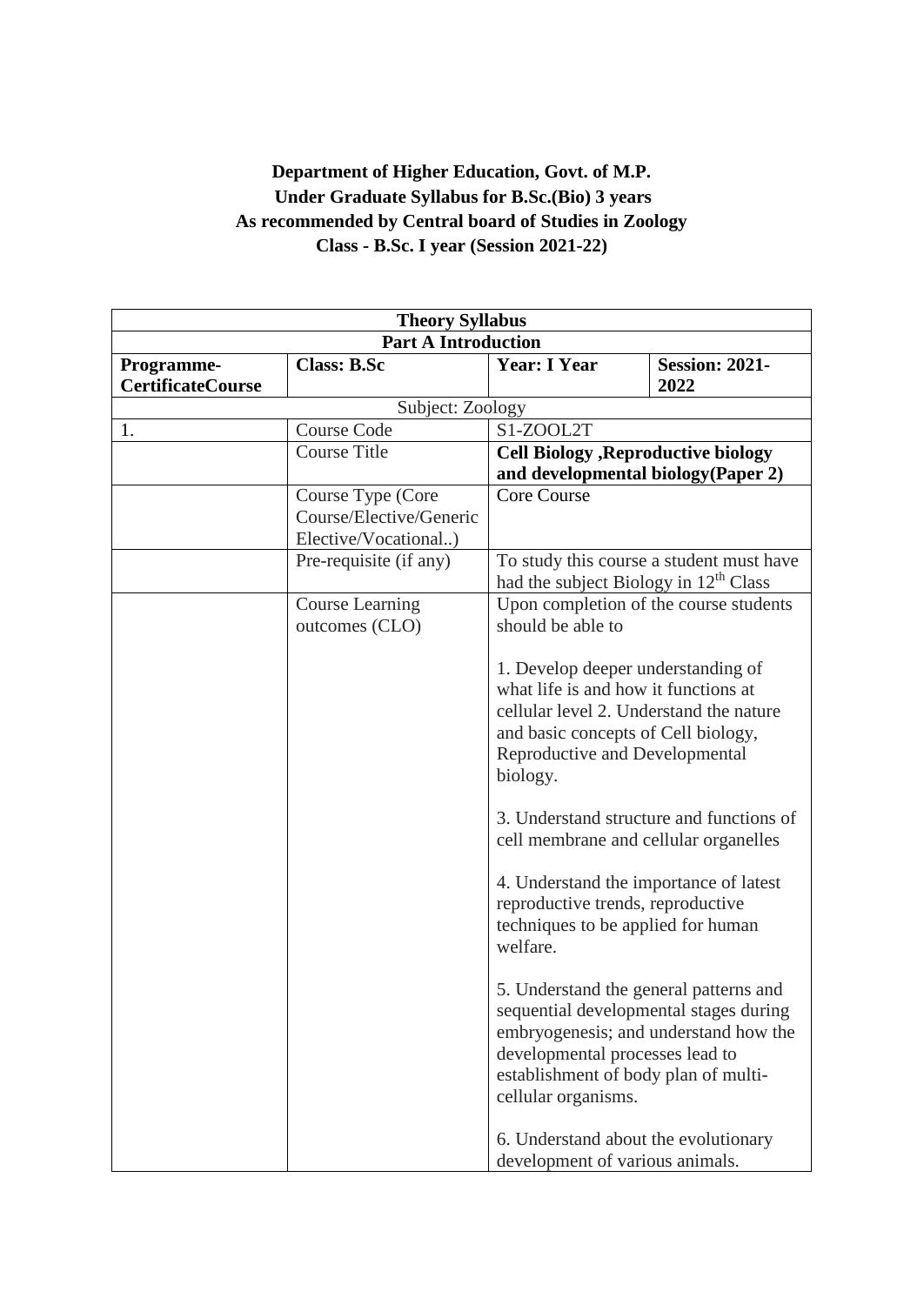| Credit Value       |            |                   |
|--------------------|------------|-------------------|
| <b>Total Marks</b> | $MM 25+75$ | Min Passing Marks |
|                    |            |                   |

| Part B Content of the course |                                                                                                                                                                                                                                                                                                                                                                                                                                                                                                                                                                                                                         |                        |  |
|------------------------------|-------------------------------------------------------------------------------------------------------------------------------------------------------------------------------------------------------------------------------------------------------------------------------------------------------------------------------------------------------------------------------------------------------------------------------------------------------------------------------------------------------------------------------------------------------------------------------------------------------------------------|------------------------|--|
| $L-T-P:$                     | Total No. of Lectures - Tutorials- Practical (in hours per week): 2hours per week                                                                                                                                                                                                                                                                                                                                                                                                                                                                                                                                       |                        |  |
| Unit I                       | <b>Topics</b>                                                                                                                                                                                                                                                                                                                                                                                                                                                                                                                                                                                                           | No. of<br>Lectur<br>es |  |
| $\mathbf{I}$                 | <b>Cell Biology</b><br>1.1 Concept of Prokaryotic and Eukaryotic Cells, difference between<br>Prokaryotic and Eukaryotic Cells<br>1.2 Structure and functions of Plasma membrane<br>1.3 Structure and functions of Golgi body, Mitochondria,<br>Endoplasmic reticulum, Ribosome and Lysosome<br>1.4 Structure and functions of Nucleus<br>1.5Structure and functions of Chromosome and special type of<br>chromosomes-Lampbrush and Polytene chromosome<br>1.6Cell cycle, Mitotic and Meiotic cell division and their significance<br>Keywords/Tags: Prokaryote, Eukaryote, Cell organalles,<br>Chromosomes, Cell Cycle | 13                     |  |
| $\mathbf{I}$                 | <b>Reproductive Biology</b><br>1.1Structure of Male reproductive system of Lepus<br>1.2Structure of Female reproductive system of Lepus<br>1.3 Histology of Testis, and Ovary of Lepus<br>1.4 Gametogenesis - Spermatogenesis and oogenesis, difference<br>between spermatogenesis and oogenesis<br>1.5Types of Eggs-based on amount and distribution of yolk with<br>examples<br>Keywords/Tags: Reproductive system, Gametogenesis, Sperms, Eggs                                                                                                                                                                       | 13                     |  |
| III                          | <b>Recent Assisted Reproductive Techniques (ART)</b><br>1.1 Stem cell-Types and their uses                                                                                                                                                                                                                                                                                                                                                                                                                                                                                                                              |                        |  |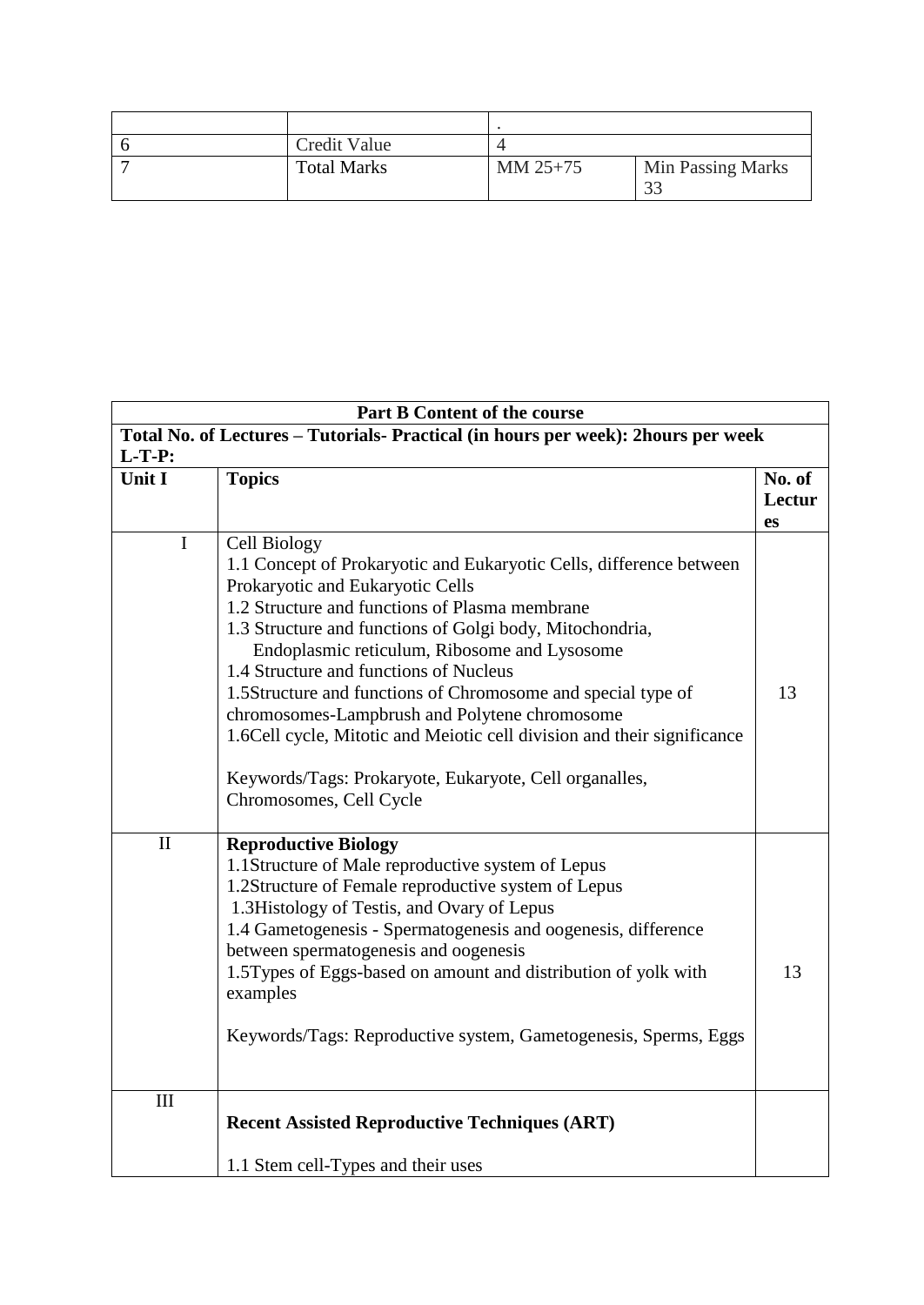|                         | 1.2Gene bank, Sperm bank, Superovulation, Cryopreservation         |    |
|-------------------------|--------------------------------------------------------------------|----|
|                         | 1.3 In Vitro Fertilization (IVF) and Embryo Transfer (ET)), Zygote |    |
|                         | Intra Fallopian Transfer (ZIFT), Intracytoplasmic Sperm Injection  |    |
|                         | (ICSI), MOET(multiple ovulation Embryo transfer)                   |    |
|                         | 1.4Placentation -Types, examples and functions                     |    |
|                         | 1.5 Placenta Banking-Placenta preservation benefits                |    |
|                         |                                                                    | 12 |
|                         | Keywords/Tags: Gene bank, Sperm bank, Superovulation, IVF, ET,     |    |
|                         | ZIFT, ICSI, Placenta banking                                       |    |
|                         |                                                                    |    |
| IV                      | <b>Developmental Biology</b>                                       |    |
|                         |                                                                    |    |
|                         | 1.1 Fertilization Invertebrates                                    |    |
|                         | 1.2 Embryonic development of frog up to the formation of three     |    |
|                         | germinal layers                                                    |    |
|                         | 1.3 Fate map construction in frog.                                 |    |
|                         | 1.4 Metamorphosis of Tadpole Larva                                 | 11 |
|                         | 1.5 Parthenogenesis                                                |    |
|                         |                                                                    |    |
|                         | Keywords/Tags: Fertilization, Frog embryology. Tadpole             |    |
|                         | metamorphosis, Parthenogenesis                                     |    |
|                         |                                                                    |    |
|                         |                                                                    |    |
| $\overline{\mathsf{V}}$ | <b>Embryonic Development of Chick</b>                              |    |
|                         | 1.1 Structure of hen's egg,                                        |    |
|                         | 1.2 Embryonic Development of chick embryo upto the formation of    |    |
|                         | primitive streaks                                                  |    |
|                         | 1.3 Fate map construction in chick                                 | 11 |
|                         | 1.4 Extra embryonic membranes of Chick: Formation and functions.   |    |
|                         |                                                                    |    |
|                         | Keywords/Tags: Hen's egg, Chick embryology, Fate map, Chick        |    |
|                         | Embryo membranes                                                   |    |
|                         |                                                                    |    |
|                         |                                                                    |    |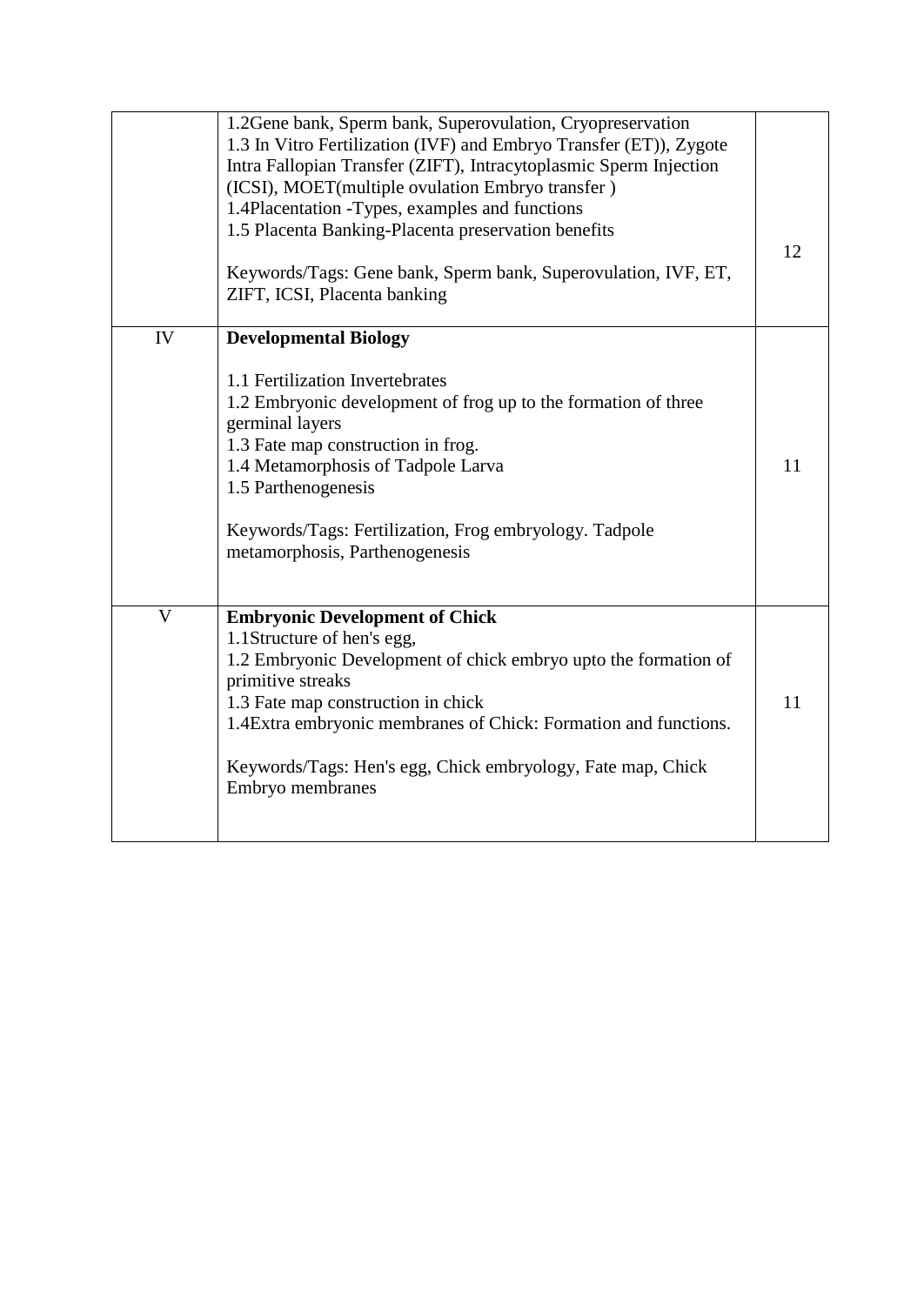### **Part C-Learning Resources**

#### **Text Books, Reference Books, Other resources**

Suggested readings

1. Suggested readings:

1. Armugam, "A Text Book of Embryology", Saras Publication, 2005.

2. Balinsky, BI, "An Introduction to Embryology", Cengage Learning, 2012.

3. De Robertis, EDP, De Robertis, EMF, "Cell and Molecular Biology", Eighth edition, Lippincott, Williams & Wilkins, Philadelphia, 2006.

4. Gupta, PK, "Cell Biology, Genetics and Evolution", Rastogi

5. Haffner, L, "Human reproduction at a glance", BWL Publication, "Human Embryology", Publications, 2013.

Churchill Livingstone, 2001. 7. Powar, CB, "Cell Biology", Himalaya Publishing House, 2010.

6. Larsen, 8. Rastogi, VB, "Introduction to Cytology", KNRN Publication, 1988. 9. Rastogi, VB,"Animal Distribution and Developmental Biology", KNE 2001. Publication, 2020.

10. Sastry,KV, Publications, 2018. "Endocrinology and Reproductive Biology",

11. Verma and Agarwal, "A Text Book of Cytology", S. Chand & Co., 1999.

12. Verma, PS, Agarwal, V, K. "Chordate Embryology", S. Chand & Co., 2000 13. Pardesi,K and Dubey, A., 'Cell and Developmental Biology", Akhand publi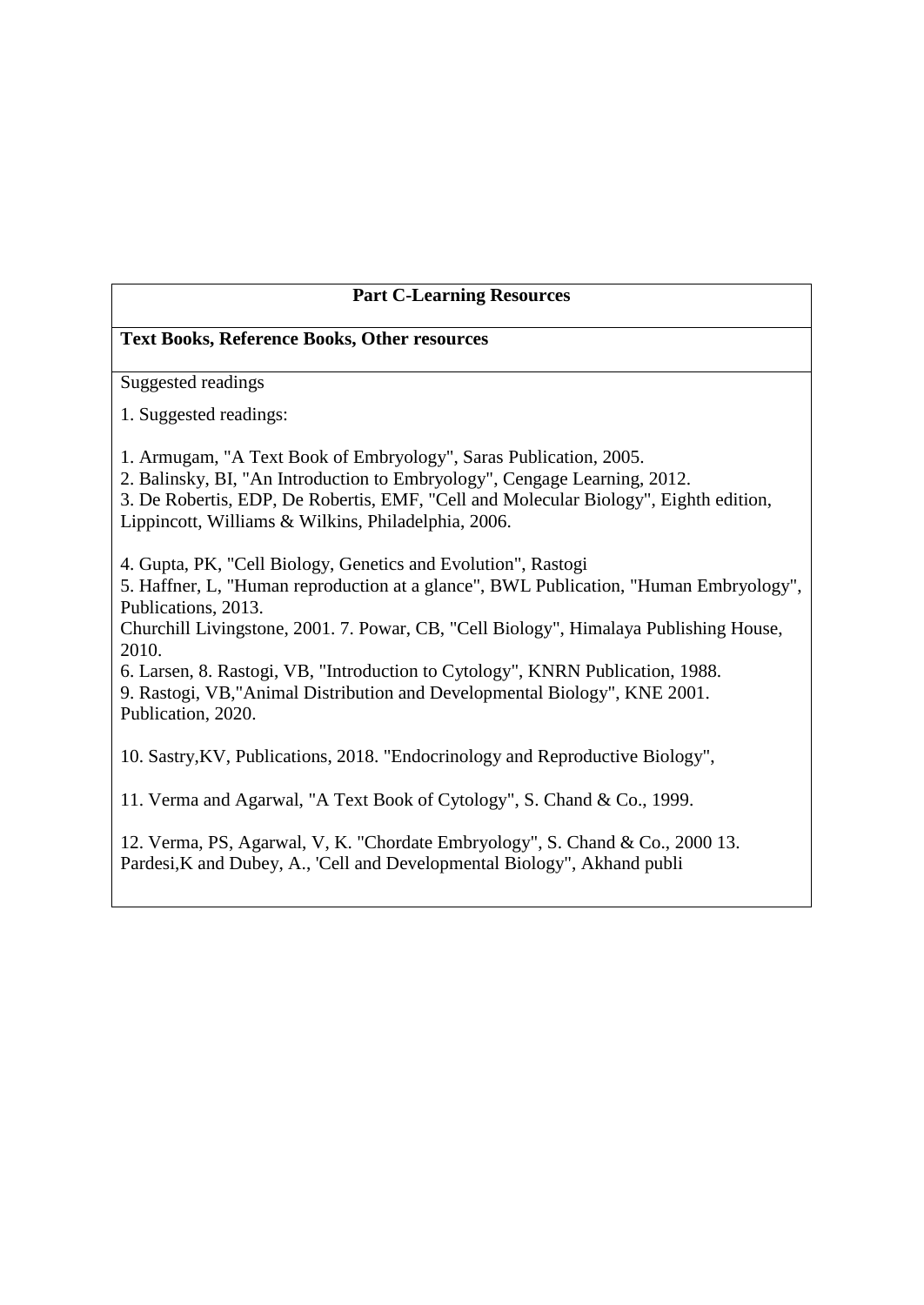### **Suggested equivalent online courses:**

1. house,New Delhi, I edition,2020. 14. [https://academic.oup.com](https://academic.oup.com/)

- 15. [https://medineplus.gov](https://medineplus.gov/)
- 16. [https://ncni.nlm.nih.gov](https://ncni.nlm.nih.gov/)
- 17. [https://zoologylearningpoint.wordpress.com](https://zoologylearningpoint.wordpress.com/) [zoologyresources.com](http://zoologyresources.com/)

sted equivalent online courses:

Swayam Online Courses <https://storage.googleapis.com/uniquecourses/online.html>

National Digital Library <https://ndl.iitkgp.ac.in/>

| <b>Part B- Content of the Course</b>                                               |                                                                                                                                                                                                                                                                                                                                                    |                 |  |
|------------------------------------------------------------------------------------|----------------------------------------------------------------------------------------------------------------------------------------------------------------------------------------------------------------------------------------------------------------------------------------------------------------------------------------------------|-----------------|--|
| Total No. of Lectures - Tutorials-Practical (in hours per week): 02 hours per week |                                                                                                                                                                                                                                                                                                                                                    |                 |  |
| $L-T-P:$                                                                           |                                                                                                                                                                                                                                                                                                                                                    |                 |  |
| Unit                                                                               | <b>Topics</b>                                                                                                                                                                                                                                                                                                                                      | No. of lectures |  |
|                                                                                    | Spotting related to the cytology<br>Prokaryote and Eukaryote Cell<br>b. Stages of Mitotic cell division<br>c. Stages of Meiotic cell division.<br>d. Lamp brush Chromosome<br>f) Study of Polytene chromosome under Phase<br>Contrast Microscope.                                                                                                  | 13              |  |
| 2.                                                                                 | Spotting related to Reproductive biology and<br>Embryolo<br>a. T.S. Testis of Mammal<br>b. T.S. Ovary of Mammal<br>c. Developmental stages of Frog embryology<br>d. Developmental stages of Chick embryology<br>e) Malaria Antibody Test using ELISA Reader<br>g)Calculation of stages of meiotic cell division<br>under Phase Contrast Microscope | 13              |  |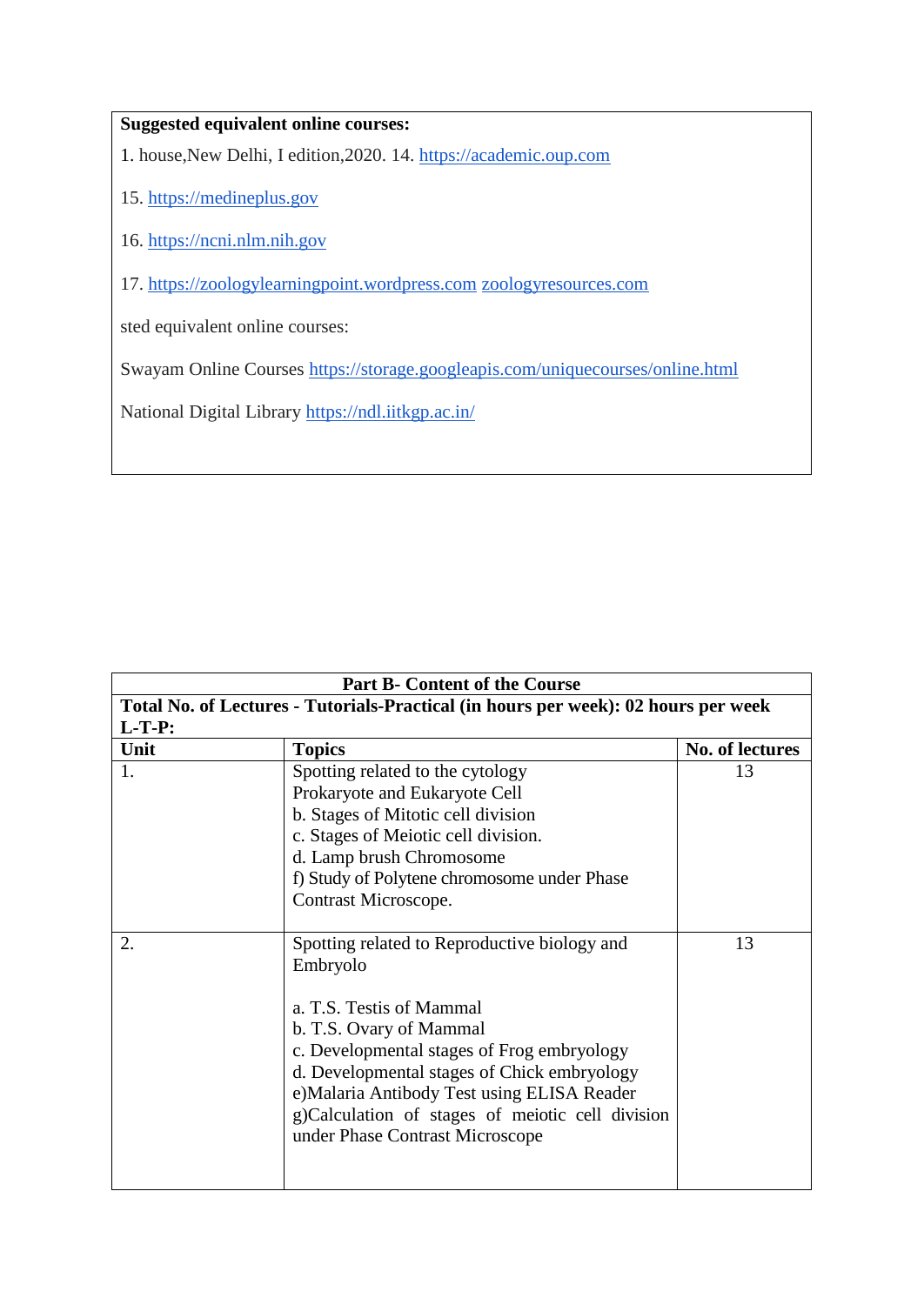| 3.                                                                              | Squash preparation of onion root tip to understand<br>the stages of Mitosis           | 08 |  |
|---------------------------------------------------------------------------------|---------------------------------------------------------------------------------------|----|--|
|                                                                                 |                                                                                       |    |  |
| 4.                                                                              | Squash preparation of Grasshopper test is to<br>understand the stages of Meiosis      | 9  |  |
| 5.                                                                              | Trypan Blue exclusion test of cell viability                                          | 8  |  |
| 6.                                                                              | Squash preparation of salivary gland chromosome<br>from Chironomus larva / Drosophila | 9  |  |
| Keywords/Tags: Stages of cell division, Stages of Embryonic development, Squash |                                                                                       |    |  |
| Preparation                                                                     |                                                                                       |    |  |
|                                                                                 |                                                                                       |    |  |

# **Part C-Learning Resources**

# **Text Books, Reference Books, Other resources**

### **Suggested Readings:**

1. Arumuam, N. Nair, NC, Leelavathy, S. Pandian, NS, Murugan, T, Jayasurya, "Practical Zoology - Invertebrata", Volume-I. Saras Publication, 2013.

2. Lal, SS. "A Text book of Practical Zoology - Invertebrates", Rastogi Publication, 2016

3. Prakash, M, and Arora, CK. "Laboratory Animals". Anmol Publications, New Delhi, 1998

4. Verma, PS, "A Manual of Practical Zoology - Invertebrates". S. Chand & Co., 2013.

5. Virtual Labs (https://www.vlab.co.in)